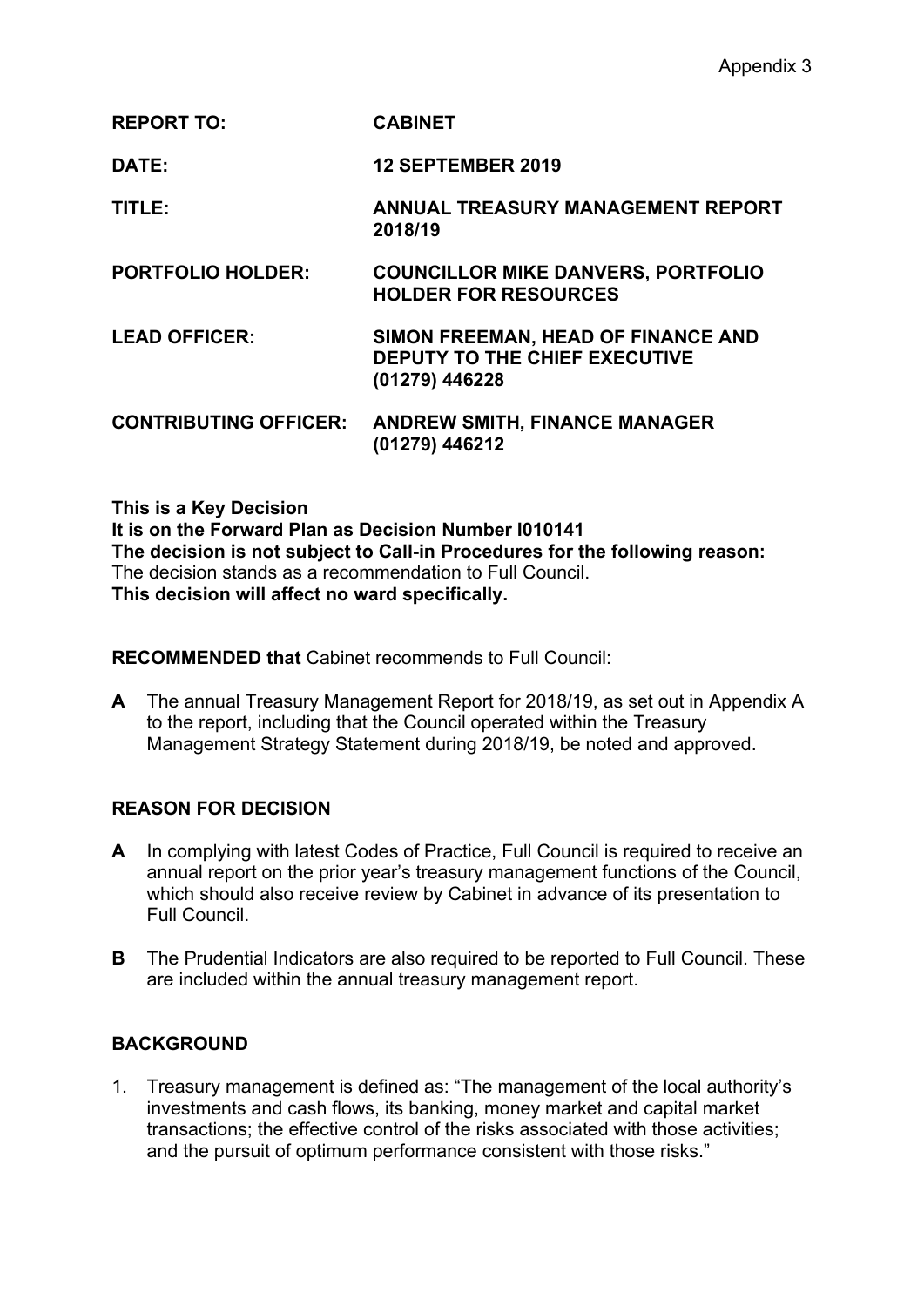- 2. During 2018/19 the minimum reporting requirements were that Full Council should receive the following reports:
	- a) An annual treasury strategy in advance of the year (Full Council, 1 February 2018).
	- b) A mid-year treasury update report (Full Council, 6 December 2018).
	- c) An annual review following the end of the year describing the activity compared to the strategy (this report).
- 3. The annual report for 2018/19 has been produced in compliance with the Code and is set out in Appendix A to this report. The regulatory environment governing treasury management places onus on Councillors for the review and scrutiny of treasury management policies and activities. This report is important in that respect, as it provides details of the outturn position for treasury activities and highlights compliance with the Council's policies previously approved by Councillors.

# **ISSUES/PROPOSALS**

- 4. As stewards of public funds, the Council continues to take all practical steps to protect its investment portfolio. In this respect, emphasis remains in this order of priority: security, liquidity and yield.
- 5. Security is defined as 'reducing risk in order to protect the return of capital sums, particularly in relation to the Council's investments'. In practice this means placing investments with organisations which have a high quality credit rating, i.e. banks and other bodies which have a Fitch rating of A(-) and above. Local authorities do not, usually, have credit ratings but are inherently safe havens for investment.
- 6. Liquidity means 'ensuring that investments are not committed for excessive time-periods in order to facilitate the Council's cash flow requirements and to reflect the risk of not having immediate access to funds'. Councils are discouraged from investing disproportionate sums of money for long periods of time at what seem attractive rates of return.
- 7. Yield is 'obtaining a reasonable return on investments'. Once again 2017/18 has been a year of continued low interest rates. The Bank of England's Base Rate increased from 0.5 per cent to 0.75 per cent in August 2018. The Council has attempted to gain the best yields without compromising security and liquidity. The average rate achieved was 0.83 per cent.
- 8. The advice from Arlingclose, the Council's treasury advisors, is that the Council must aim towards a good investment spread as this is the best defence to protect the Council from a possible capital loss. As a result, and within the overarching powers given by members in the Treasury Management Strategy, the Council held investments with the CCLA (the Local Authority property fund),